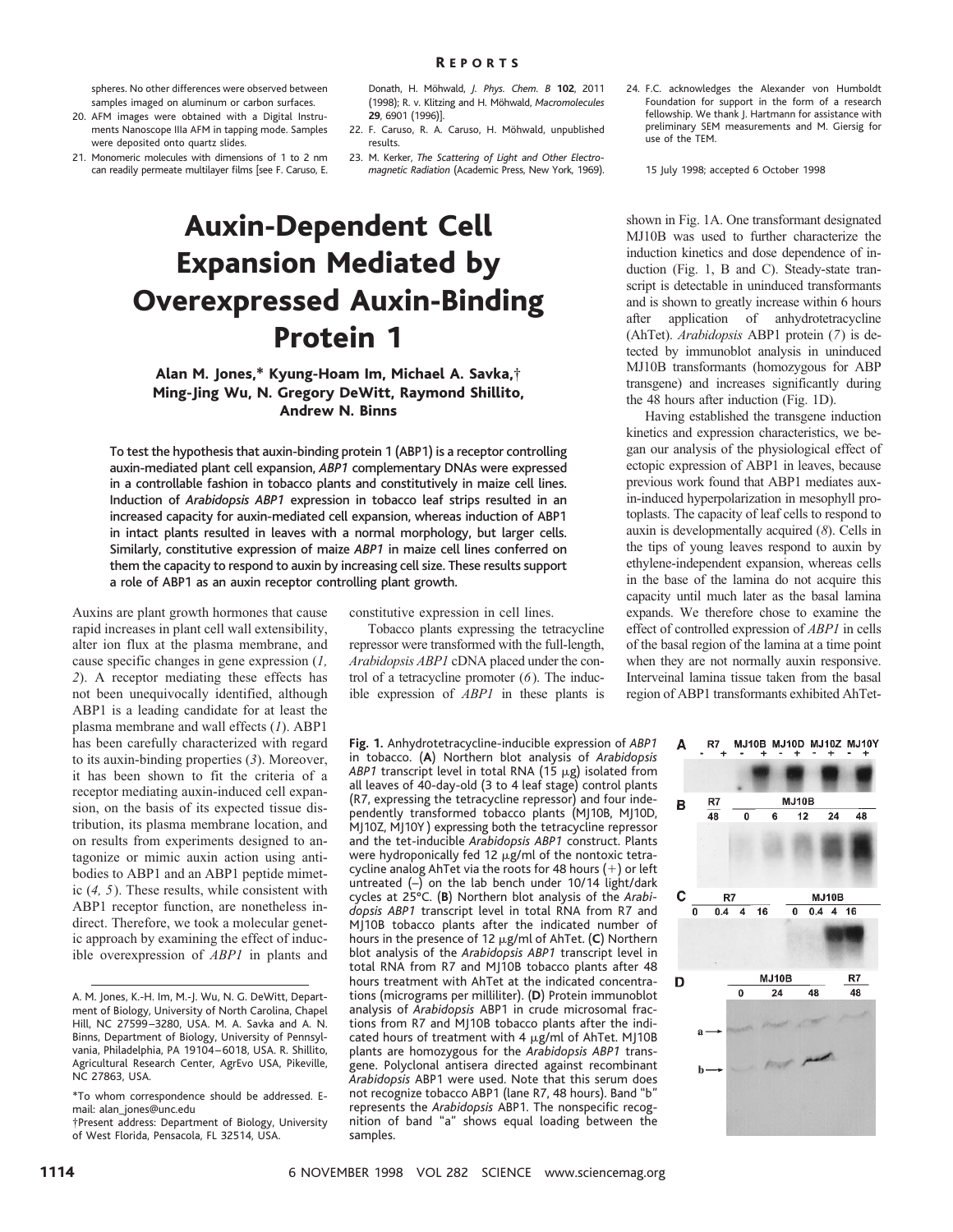inducible epinastic growth (reported as leaf curvature) that is significantly higher than the basal growth of control tissues from R7 leaves (Fig. 2). This inducible growth is strictly dependent on the presence of auxin, as expected for any receptor mediating the ligand response. The structurally similar nonauxin, 2-naphthaleneacetic acid (2-NAA), was ineffective, indicating structural specificity is required for inducible growth. The increased auxin-regulated growth in *ABP1* transgenic plants without induction with AhTet (Fig. 2A; MJ10B and MJ10Y, gray bars) is most likely due to leaky basal expression of *ABP1* (Fig. 1D, lane 0). The consistency of the effect of *ABP1* overexpression is seen in Fig. 2B, which shows AhTet-inducible growth in an additional five independent transformants.

To determine if overexpression of *ABP1* alters the spatial pattern of auxin-regulated growth in young leaves described above, we measured growth of the leaf at different positions within lamina of control and *ABP1*-overexpressing leaves (Fig. 2C). Auxininduced growth of the control leaf occurs in the tip only, whereas AhTet-treated MJ10B leaves exhibit growth at all three positions of the young leaf (Fig. 2D). This effect was

dependent on induction of *ABP1* expression with AhTet. Cross sections of the strips show that this increase in growth is due to increased cell expansion, most notably by the palisade mesophyll cells (Fig. 2E).

Plants transformed with the *ABP1* transgene did not have an altered phenotype when treated with AhTet (Fig. 3, A and B). Furthermore, the rate of expansion of leaves on plants treated with AhTet did not differ from the control R7, AhTet-treated plants. However, despite normal morphology, cells from mature leaves of MJ10B plants treated with AhTet are larger. Plants were fed 4  $\mu$ g/ml AhTet via roots for a period greater than a plastochron, then protoplasts of interveinal cells located in the midsection of the youngest, fully expanded leaves were prepared and analyzed (*9*). The distribution of protoplast volumes of cells from control plants and MJ10B plants not treated with AhTet were similar. In contrast, the protoplast volume of cells in AhTet-treated MJ10B plants was greater (Fig. 3), evident both in a shift toward the largest class of protoplasts and the average protoplast volume. These results indicate

Ć

400

300

200

100



**Fig. 2.** AhTet-inducible, auxin-dependent, epinastic growth of leaf tissue. (**A**) Strips of interveinal leaf tissue taken from the lamina base of primary ABP1 transformants (MJ series) were floated on solutions containing 4  $\mu$ g/ml AhTet plus 10  $\mu$ M 1-NAA (solid bars), AhTet alone (open bars), NAA alone (gray bars), or buffer (striped bars). Epinastic growth (Degree curvature) was measured as described (*8*). R7 tobacco plants express only the tetracycline repressor (*6*). MJ10B and MJ10Y plants are two transformants homozygous for both the tetracycline repressor and the ABP1 transgene. Several different primary *ABP1* transformants (hemizygous) indicated by letter, as well as the R7 control, are shown in (**B**), where growth is expressed as the difference between degree curvature in the presence of AhTet plus 1-NAA versus 1-NAA alone, the difference between the solid and gray bars in (A). (**C**) Strips of interveinal leaf tissue were taken from the indicated position on the leaf designated tip, mid, and base. (**D**) Leaf strips removed at the indicated positions from leaves of MJ10B



that ABP1 mediates auxin-dependent cell expansion in the intact plant. Furthermore, these results are consistent with the intriguing observation that the basic unit of morphology is not the cell, because leaves having the same morphology and size can be produced by fewer but larger cells (*10*).

Successful studies on receptor function in animal cells have used ectopic expression of the receptor in cell lines that otherwise do not express the receptor. In such an approach, the expressed receptor often confers to the cells a hormone-mediated response. Therefore, as a second test of the hypothesis that ABP1 is a functional auxin receptor, we ectopically expressed maize *ABP1* in a clonal maize endosperm cell line that does not contain detectable levels of ABP1 (Fig. 4) and does not have a strict requirement for auxin to proliferate. This enabled us to examine the effect of ABP1 on cell expansion without the complication of high endogenous ABP1 levels; by this approach, we have shown that ectopic expression of *ABP1* confers on these cells an auxin-dependent response.

Maize cells were cotransformed with a CaMV 35*S*:maize *ABP1* construct and the *bar* gene (*11*). Immunoblot analysis using several different antibodies to ABP1 (*12*) showed that cell lines F652 and F631 overexpress *ABP1* (Fig. 4), whereas ABP1 in control cells (C101) was not detectable.

F652 and F631 cells grown in the presence of auxin and expressing detectable levels of ABP1 are significantly larger than the C101 control cells of the same age (Table 1). Ploidy differences between F652, F631, and C101 cannot account for the observed size differences (*13*). The increased cell size of the *ABP1*-overexpressing lines (designated cell size class "c") is not neomorphic, because this phenotype is observed in the control cells, albeit at low frequency (Fig. 5A). This means that these clonal endosperm cells are competent to expand to the class "c" cell size, but only do so infrequently. In contrast, F652 and F631 lines are predominantly larger class "c" cells, suggesting that ABP1, through its normal action, shifts the growth capacity of endosperm cells toward the formation of larger cells.

The most important observation supporting auxin receptor function is that expression of *ABP1* in maize endosperm cells confers on these cells an auxin-dependent response. Figure 5B illustrates that while auxin had no effect on cell size in the control cell line (cell

**Table 1.** Maize cells overexpressing ABP1 are larger and contain more cell wall material.

| Parameter               | C <sub>101</sub> | F652   | F631   |
|-------------------------|------------------|--------|--------|
| Cell diameter $(\mu m)$ | 32               | 44     | 54     |
| Cell volume $(\mu m^3)$ | 17, 148          | 44.549 | 82.406 |
| Cell wall (µg/cell)     | 0.6              | 1.5    |        |

plants homozygous for the *ABP1* transgene (open bars) and from R7 control (solid bars) plants were treated with 4  $\mu$ g/ml AhTet plus 10  $\mu$ M NAA. (**E**) Cross sections of R7 and MJ10B leaf strips were prepared from the midsection after growth shown in (D) was recorded.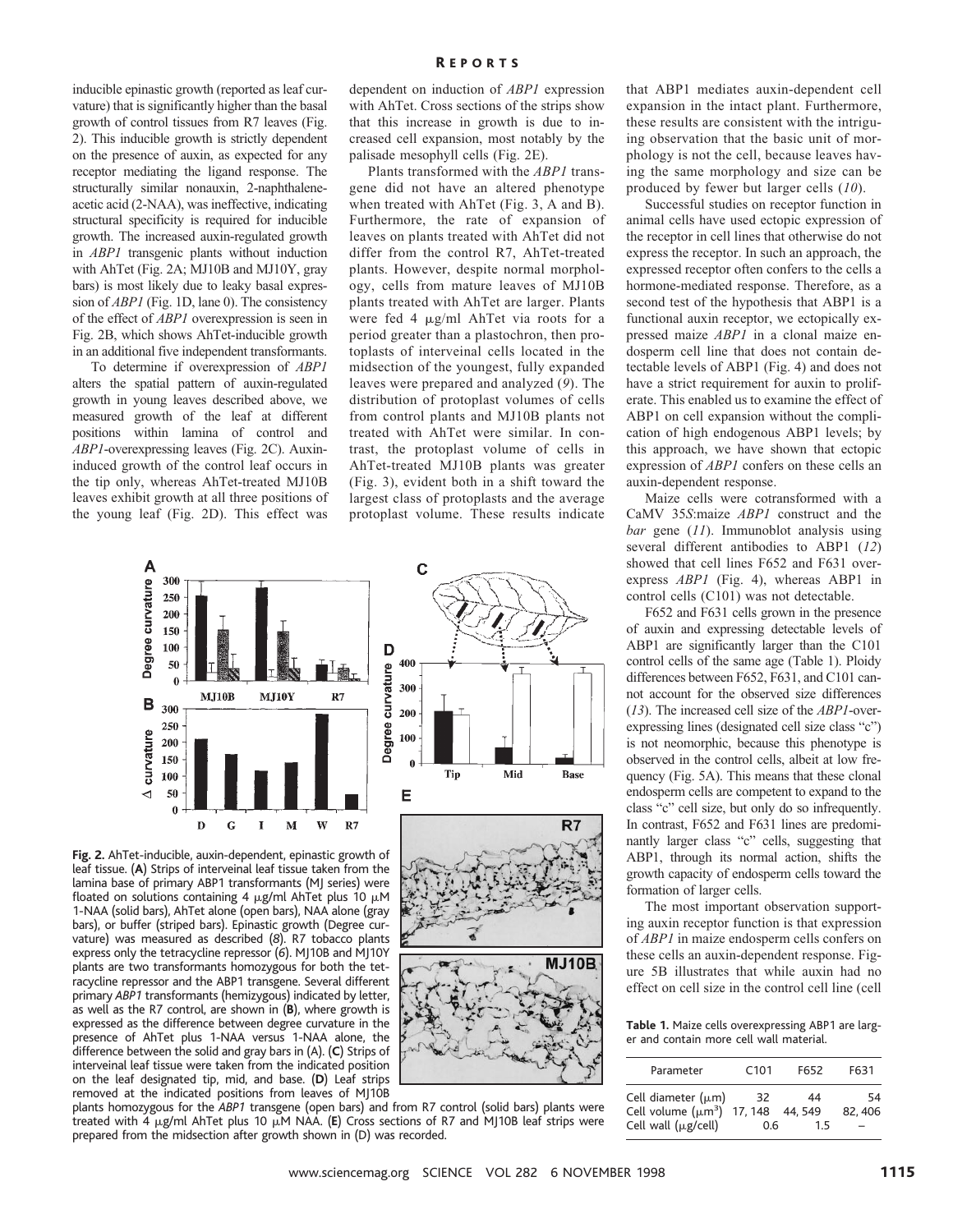## medium, the frequency of cell size class "a" R EPORTS

(Fig. 5B) approximated that seen in control lines with or without auxin in the medium. At

**MJ10B (+)**

size classes " $b+c$ "), the large cell size of cells overexpressing *ABP1* was strongly auxin-dependent. When auxin was removed from the

> **A B MJ10B (-)**

**Fig. 3.** Protoplast volumes of cells of leaves from control and tobacco plants inducibly expressing the *Arabidopsis ABP1* transgene. (**A**) MJ10B plants grown in the absence of AhTet; (**B**) MJ10B plants fed 4  $\mu$ g/ml AhTet via the roots for 13 days. Duplicate interveinal tissue disks were punched from the youngest, fully expanded leaves at the positions indicated [inset to (C)] and digested to completion. (**C**) The protoplast volumes were determined and grouped into size classes. The smallest class of protoplasts (class "a") had a diameter range of 16 to 19  $\mu$ m. Each subsequent class, indicated by letters "b" through "n", increase by 3- $\mu$ m increments, ending at the largest class ("n"), which has a diameter range of 56 to 59  $\mu$ m. (D) The average volumes of protoplasts (in cubic micrometers) were calculated for the four treatments ( $n =$  sample size). Symbols correspond to data in (C).

**Fig. 4.** ABP1 expression and growth of transformed maize cells. Immunoblot analysis of crude extracts of equal fresh weight amount of maize cells transformed with CaMV *35S:ABP1* and CaMV 35*S*:*Bar* (Cell lines F652 and F631) compared to a control line transformed with *35S:Bar* alone (C101). Immunoblots were probed

F652 F631 C101 F652 F631 C101 s ्रि  $44$ mass  $29 18 -$ Molecular  $15 6\,$ 

 $\mathsf{h}$ 

Protoplast size class

control + anhydrotetracycline

control

+ anhydrotetracycline

 $\ddot{\phantom{a}}$ 

- i

 $\mathbf k$ 

13,572

18,467

16,201

31,523

 $\mathbf{m}$ 

 $(n=104)$ 

 $(n=119)$ 

n=153);"

 $(n=152)$ 

n

 $\mathbf d$ 

b  $\mathbf{c}$ 

R7

**MJ10B**<br>MJ10B

 $f$  $\mathbf{g}$ 

 $\mathbf{e}$ 

with a polyclonal serum (NC13) directed against the full-length maize ABP1 expressed recombinantly in *Escherichia coli* (left panel) or monoclonal antibodies (right panel) directed against the purified maize ABP1 [pooled MAC 256, 257, 259, 260; (*14*)]. S, standards.

 $\mathbf c$  $30$ .<br>چ

Frequency,  $20$ 

 $10$ 

D

 $\frac{\triangle}{\Box}$ R7

≜



**Fig. 5.** Auxin-dependent phenotype conferred on cells overexpressing *ABP1*. (**A**) Frequency of cell size classes "a" (open bars; approximate diameter, 20  $\mu$ m), "b" (hatched bars; approximate diameter, 30  $\mu$ m), and "c" (solid bars; approximate diameter, 50  $\mu$ m) in two control cultures, C101 and C403, and two ABP1-overexpressing lines, F652 and F631. These cells were cultured in the presence of 45 µM 2,4-dichlorophenoxyacetic acid (2,4-D). (B) Cell size class frequency of control (C101) and ABP1-overexpressing (F652) cells cultured 4 weeks in the absence of auxin (noted 0  $\mu$ M) and in the presence of 2,4-D (90  $\mu$ M) for C101 and F652 cells. Numbers above the bars indicate the cell sample size.

auxin concentrations twice the normal culture levels, the frequency of cell types " $b+c$ " increased, indicating dose dependency.

Our data demonstrate that an auxin-inducible growth phenotype is conferred on tobacco cells in planta by the AhTet-inducible *ABP1* construct, and in cultured maize cells by expression of a *35S:ABP1* construct. This molecular genetic evidence, taken together with the extensive characterization of ABP1 auxin-binding properties, unequivocally demonstrates that ABP1 is an auxin receptor that controls cell expansion. Considering the complexity of auxin action even in a single response such as cell expansion and considering the evidence supporting multiple auxin pathways, it is likely that additional auxin receptors yet to be identified are involved in auxin perception and cell expansion.

#### **References and Notes**

- 1. A. M. Jones, *Annu. Rev. Plant Physiol. Plant Mol. Biol.* **45**, 393 (1994); R. M. Napier, *J. Exp. Bot.* **46**, 1787 (1995).
- 2. S. Abel and A. Theologis, *Plant Physiol.* **111**, 9 (1996); P. M. Ray, *Curr. Top. Plant Biochem. Physiol.* **11**, 18 (1992); U. Kutschera and W. R. Briggs, *Proc. Natl. Acad. Sci. U.S.A.* **84**, 2747 (1987).
- 3. J. C. Brown and A. M. Jones, *J. Biol. Chem.* **269**, 21136 (1994); M. D. Edgerton, A. Tropsha, A. M. Jones, *Phytochemistry* **35**, 1111 (1994); P. M. Ray, U. Dohrmann, R. Hertel, *Plant Physiol.* **60**, 585 (1977); S. Shimomura, S. Sotobayashi, M. Futai, T. Fukui, *J. Biochem.* **99**, 1513 (1986); A. M. Jones and M. A. Venis, *Proc. Natl. Acad. Sci. U.S.A.* **86**, 6153 (1989).
- 4. D. Harnden and A. M. Jones, *J. Plant Growth Reg.* **14**, 109 (1995).
- 5. A. M. Jones and E. Herman, *Plant Physiol.* **101**, 595 (1993); W. Diekmann, M. A. Venis, D. G. Robinson, *Proc. Natl. Acad. Sci. U.S.A.* **92**, 3425 (1995); H. Barbier-Brygoo *et al.*, *Plant J.* **1**, 83 (1991); A. Ruck, K. Palme, M. A. Venis, R. Napier, H. Felle, *ibid.* **4**, 41 (1993); M. R. Blatt and G. Thiel, *Annu. Rev. Plant Physiol. Plant Mol. Biol.* **44**, 543 (1994).
- 6. The full-length *Arabidopsis ABP1* cDNA was amplified from a cDNA library, confirmed to be genuine by sequencing, then placed in transcriptional frame to the tetracycline-derepressible promoter on the binary vector pBin-HYGRO-TX described by C. Gatz, C. Frohberg, and R. Wendenburg [*Plant J.* **2**, 397 (1992)]. F1 seed of a transgenic tobacco plant (*Nicotiana tabacum* L. cv. Wisconsin 38) that overexpress the tetracycline repressor structural gene (tet $R+1$ ) were obtained from C. Gatz (University of Gottingen, Germany).  $F_1$  progeny were screened for high-level expression of tet<sup>R</sup> by Northern (RNA) hybridization (M. A. Savka and A. N. Binns, data not shown); one designated R7, which had the highest levels of TetR transcript and was shown to be homozygous for this transgene, was used for ABP1 transformations. T-DNA vectors pMJ10 (ABP1 gene construct in pBin-HYGO-TX) and vector-only plasmid, pBin-HYGO-TX, were used to transform R7 using standard *Agrobacterium*-mediated transformation of leaf disks [S. G. Rogers, R. B. Horsch, R. T. Fraley, *Methods Enzymol.* **118**, 627 (1988)]. Shoots that developed roots in the presence of both kanamycin and hygromycin within 14 days were considered transgenic and were maintained as shoot cuttings on plantlet medium (1/2 Murashige-Skoog, 1% sucrose). Plants were selfed, and ABP1 transgene homozygotes were selected. For the growth assay, leaf strips were removed from leaves approximately 5 cm in length and treated for 24 hours with AhTet followed by 18 hours of 1-naphthaleneacetic acid (1-NAA), then were measured. Plants were grown under greenhouse conditions.

7. Antiserum directed against recombinant ABP1 was